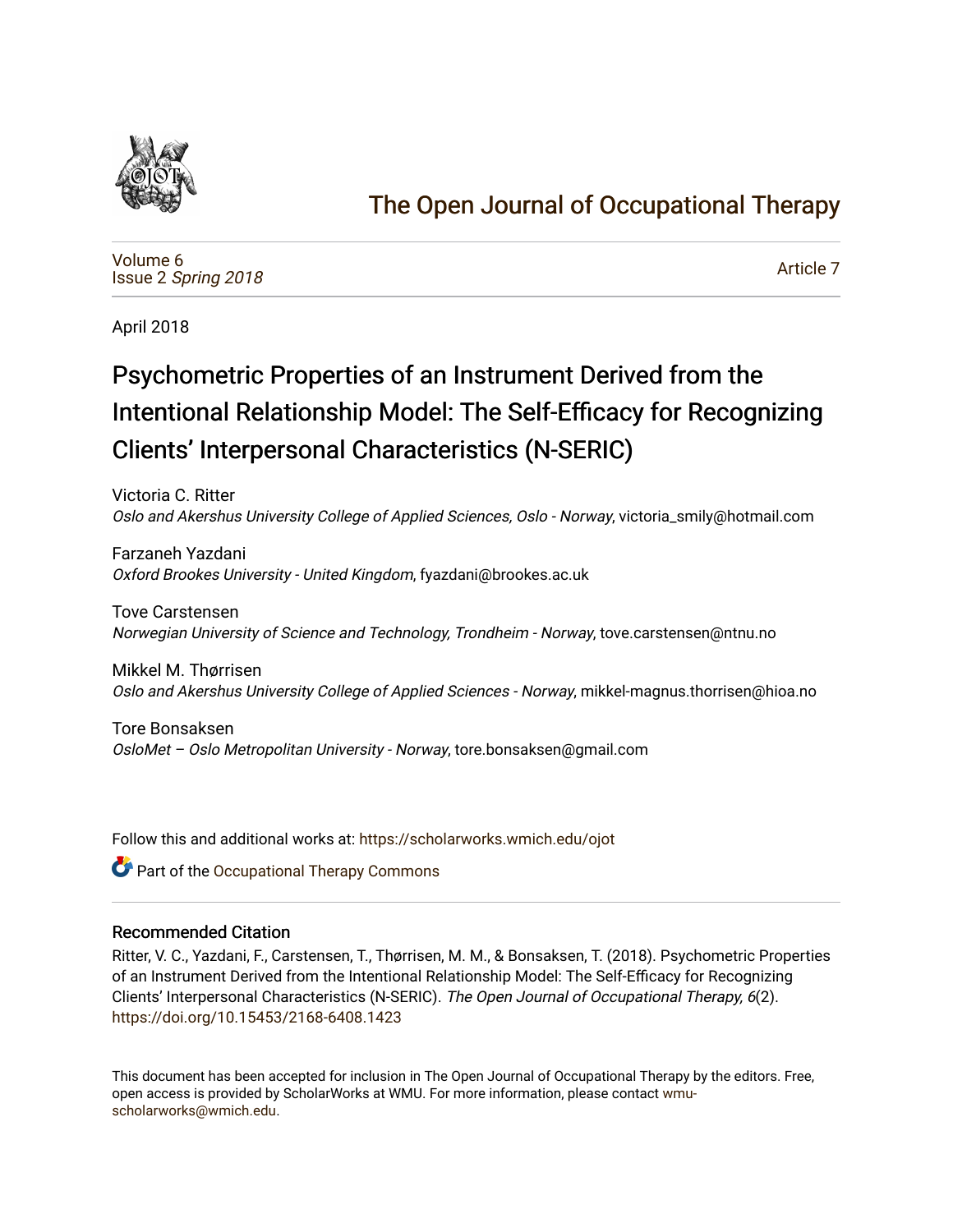# Psychometric Properties of an Instrument Derived from the Intentional Relationship Model: The Self-Efficacy for Recognizing Clients' Interpersonal Characteristics (N-SERIC)

## **Abstract**

Background: The Intentional Relationship Model conceptualizes the therapeutic use of self in occupational therapy. To increase motivation for and success in establishing therapeutic relationships, therapists need self-efficacy for using the self in therapeutic practice. However, attempts to combine this model with self-efficacy theory are rare, and instruments by which to measure self-efficacy for therapeutic use of self are in a developing stage. This study aimed to examine the factor structure and internal consistency of the Norwegian Self-Efficacy for Recognizing Interpersonal Characteristics (N-SERIC).

*Methods:* Occupational therapy students ( $n = 100$ ) from two education programs completed the instrument and sociodemographic information. The factor structure was examined with Principal Components Analysis (PCA), and internal consistency was assessed with Cronbach's α and inter-item correlations.

Results: The PCA revealed that all N-SERIC items belonged to the same latent factor, with factor loadings ranging between 0.75 and 0.89. The internal consistency of the scale items was high (Cronbach's α = 0.96).

Conclusions: The N-SERIC scale is unidimensional and the items have very high internal consistency. Thus, the scale sum score can be useful for occupational therapy research and audits focusing on interpersonal aspects of practice.

### **Comments**

The authors disclose no conflicts of interest.

#### Keywords

factor analysis, higher education, psychometrics, reliability, students

#### Cover Page Footnote

We are grateful for the questionnaire responses from the participating students.

### Credentials Display

Victoria C. Ritter, MSc. student; Farzaneh Yazdani, PhD, Senior Lecturer; Tove Carstensen, MSc, Assistant Professor; Mikkel M. Thørrisen, MSc, PhD student; Tore Bonsaksen, MSc, Professor

Copyright transfer agreements are not obtained by The Open Journal of Occupational Therapy (OJOT). Reprint permission for this Applied Research should be obtained from the corresponding author(s). Click [here](https://scholarworks.wmich.edu/ojot/policies.html#rights) to view our open access statement regarding user rights and distribution of this Applied Research.

DOI: 10.15453/2168-6408.1423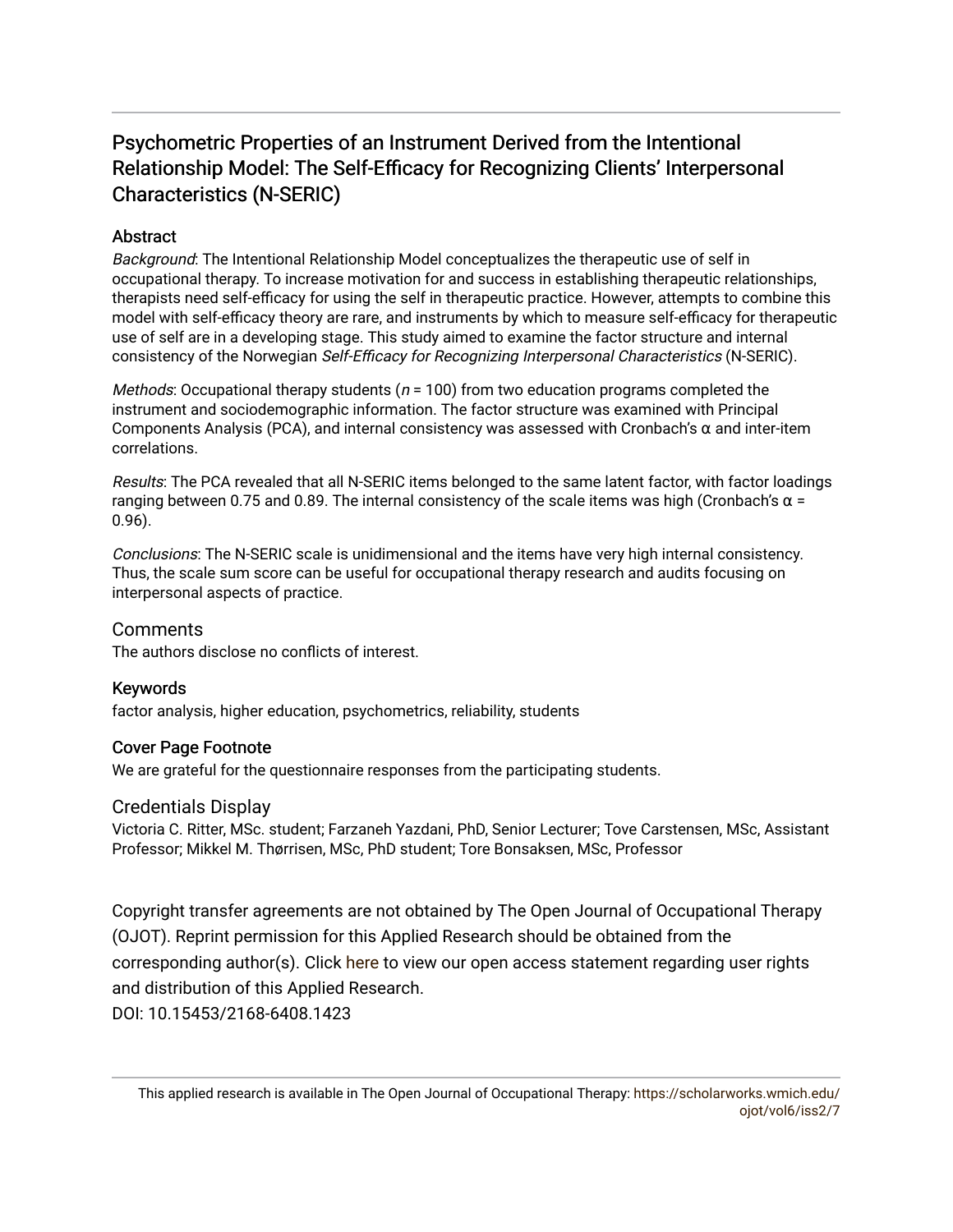The Intentional Relationship Model (IRM), as developed and introduced by Taylor (2008), aims to "integrate and conceptualize therapeutic communication in rehabilitation" (Fan & Taylor, 2016, p. 1). The model highlights the need for occupational therapists to increase their awareness of how they contribute to the client-therapist relationship, and how they can monitor and, if needed, change the way they communicate with and otherwise relate to the client during interactions in therapy. According to the IRM, therapeutic modes are specific ways of relating to clients and are labeled as advocating, collaborating, empathizing, encouraging, instructing, and problem-solving (Bonsaksen, Vøllestad, & Taylor, 2013; Taylor, 2008).

In addition to the more recently developed clinical assessments of mode use (Fan & Taylor, 2016; UIC Intentional Relationship Model Clearinghouse, 2016), a self-report measure concerned with therapists' preferences for using the different modes was first introduced by Taylor (2008) and subsequently revised (Taylor et al., 2013). Researchers in Norway have recently used a translation of this instrument to assess occupational therapists' (Carstensen & Bonsaksen, 2017) and occupational therapy students' (Yazdani, Carstensen, & Bonsaksen, 2017) preferences for therapeutic modes and their associated factors. Moreover, in one study, occupational therapists and occupational therapy students were compared (Carstensen & Bonsaksen, 2016), and it was found that students and therapists had significantly different mean scores on four of the six modes. Occupational therapists had higher scores on collaborating and empathizing mode use, whereas students had higher scores on instructing and advocating mode use.

Having preferences for actions and behaviors, however, may be insufficient for their actual performance. To transform a preference into an action, a person needs a certain level of self-efficacy for using it in real-life clinical situations. Self-efficacy can be described as the belief in one's capabilities to organize and execute the courses of action required to produce desired outcomes (Bandura, 1997). It affects goal setting, persistence in goal attainment, and outcome expectancies. Thus, once formed, self-efficacy influences a person's choice of action and course of behavior (Bandura, 1997). When faced with difficulties or new and demanding situations, self-efficacy influences the effort expended, the person's thought patterns, his or her perseverance, and the amount of stress experienced (Bandura, 1977). Therefore, persons with higher self-efficacy may have a greater chance of actually succeeding at a specific task, may recover more quickly when setbacks occur, and may remain committed to their goals (Bandura, 1997).

The self-efficacy concept has gradually been incorporated into occupational therapy research with diverse clinical groups. For example, in a study of persons with arthritis, Reinseth et al. (2011) found that higher self-efficacy for managing the illness was associated with higher levels of leisuretime physical activity, thereby demonstrating a link between task-specific self-efficacy and activity levels. At an aggregated level, self-efficacy for a range of specific tasks and activities is believed to build a person's generalized sense of self-efficacy (Schwarzer & Luszczynska, 2007). Higher levels of general self-efficacy have been reported to associate with higher levels of physical activity, better self-reported health, and more life satisfaction (Luszczynska, Gutiérrez-Doña, & Schwarzer, 2005; Luszczynska, Scholz, & Schwarzer, 2005; Schwarzer, Bassler, Kwiatek, Schroder, & Zhang, 1997). Thus, the studies demonstrate the importance of self-efficacy for subsequent outcomes.

Self-efficacy is needed not only among patients but also among health professionals, such as occupational therapists. Occupational therapists need self-efficacy to perform a range of different behaviors and skills. In line with theory, higher self-efficacy for work tasks is likely to increase the motivation for performing them and to assist the person in completing them successfully (Bandura, 1997). Nevertheless, it appears that only one previous study has investigated self-efficacy and related factors among occupational therapists. Vax, Schreuer, and Sachs (2012) found that among 64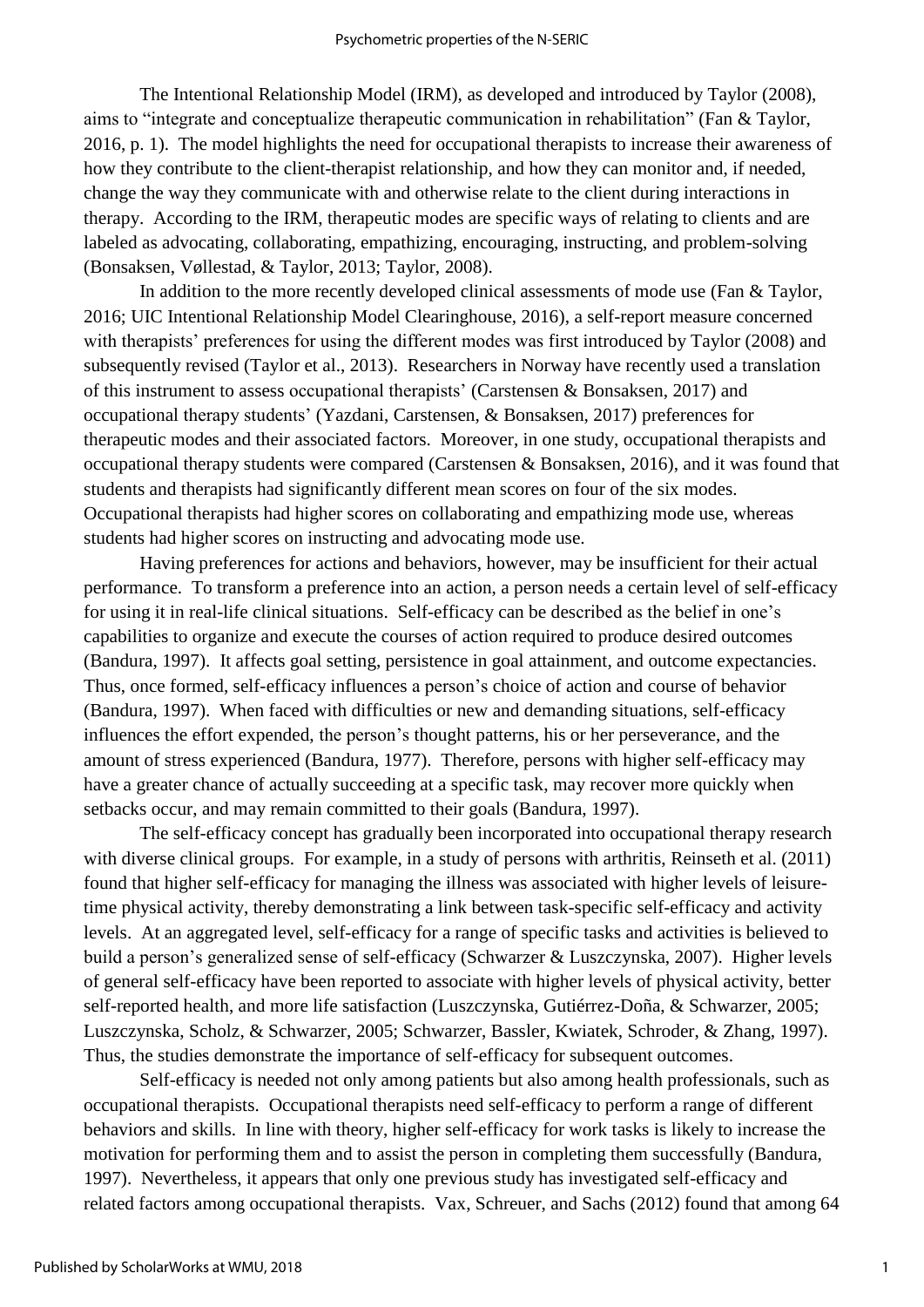Israeli occupational therapists working in mental health, having more education, more work experience, a leadership role, and higher levels of general self-efficacy were significantly associated with higher work-related self-efficacy.

Managing the client-therapist relationship is one important aspect of an occupational therapist's work, but self-efficacy measures related to this domain of practice are largely lacking. Bonsaksen and Carstensen (2017) recently examined a new measure for assessing self-efficacy for using the therapeutic modes among occupational therapy students in Norway. They found that the Norwegian Self-Efficacy for Therapeutic Mode Use (N-SETMU) was a unidimensional measure with good internal consistency between items. Factor loadings ranged between 0.68 and 0.81, and internal consistency was 0.82. The authors concluded that the N-SETMU could be a useful tool for occupational therapy research and audits focusing on the use of therapeutic modes in client interactions.

The appropriate use of therapeutic modes depends, however, on the therapist's ability to correctly recognize and adapt to the client's interpersonal characteristics, both those specific to the situation and those embedded in the client's enduring pattern of organizing his or her relationships to other people (e.g., the client's personality). Recognizing clients' interpersonal characteristics is a central aspect of establishing and sustaining helpful relationships with them, and is therefore a task for which the therapist or student needs a certain level of self-efficacy. However, self-efficacy beliefs related to one's own capability for recognizing clients' interpersonal characteristics is yet to be studied. Moreover, to enable systematic study in this area, relevant assessment tools need to be developed and psychometrically assessed for the groups and the cultural contexts that they target. The present study contributes to the knowledge related to one such assessment tool: the Norwegian Self-Efficacy for Recognizing Clients' Interpersonal Characteristics (N-SERIC). In combination with already developed IRM assessments, this tool may assist occupational therapists in targeting areas of further personal development as a therapist. It may also assist educators and course leaders in evaluating the outcomes of courses and other educational activities. The above considerations constitute this study's rationale.

## **Study Aim**

This study aimed to examine the extent to which the N-SERIC items can be treated as indicators of the same underlying construct (factor structure) in a sample of occupational therapy students. In addition, the aim was to examine the degree of measurement consistency between the scale items (internal consistency).

#### **Method**

### **Design and Settings of the Study**

The study had a cross-sectional design employing a factor-analytic methodology. The occupational therapy education programs in Oslo and Trondheim, Norway, where the study was conducted, are both 3-year undergraduate programs.

### **IRM Workshops**

Workshops on the IRM were conducted in the classroom with the students from each of the universities. The students from both universities were in their second year of study. To accommodate the differences between the study programs, the IRM workshop with the students in Oslo was 3 hours, while the IRM workshop with the students in Trondheim was 6 hours. The contents of the two workshops had similarities and differences. Both workshops included a theoretical introduction to the IRM and its main concepts, teacher demonstrations, student role playing using the therapeutic modes, and a concluding plenary discussion. The role plays, however, were more extensive with the students in Trondheim because the workshop was longer.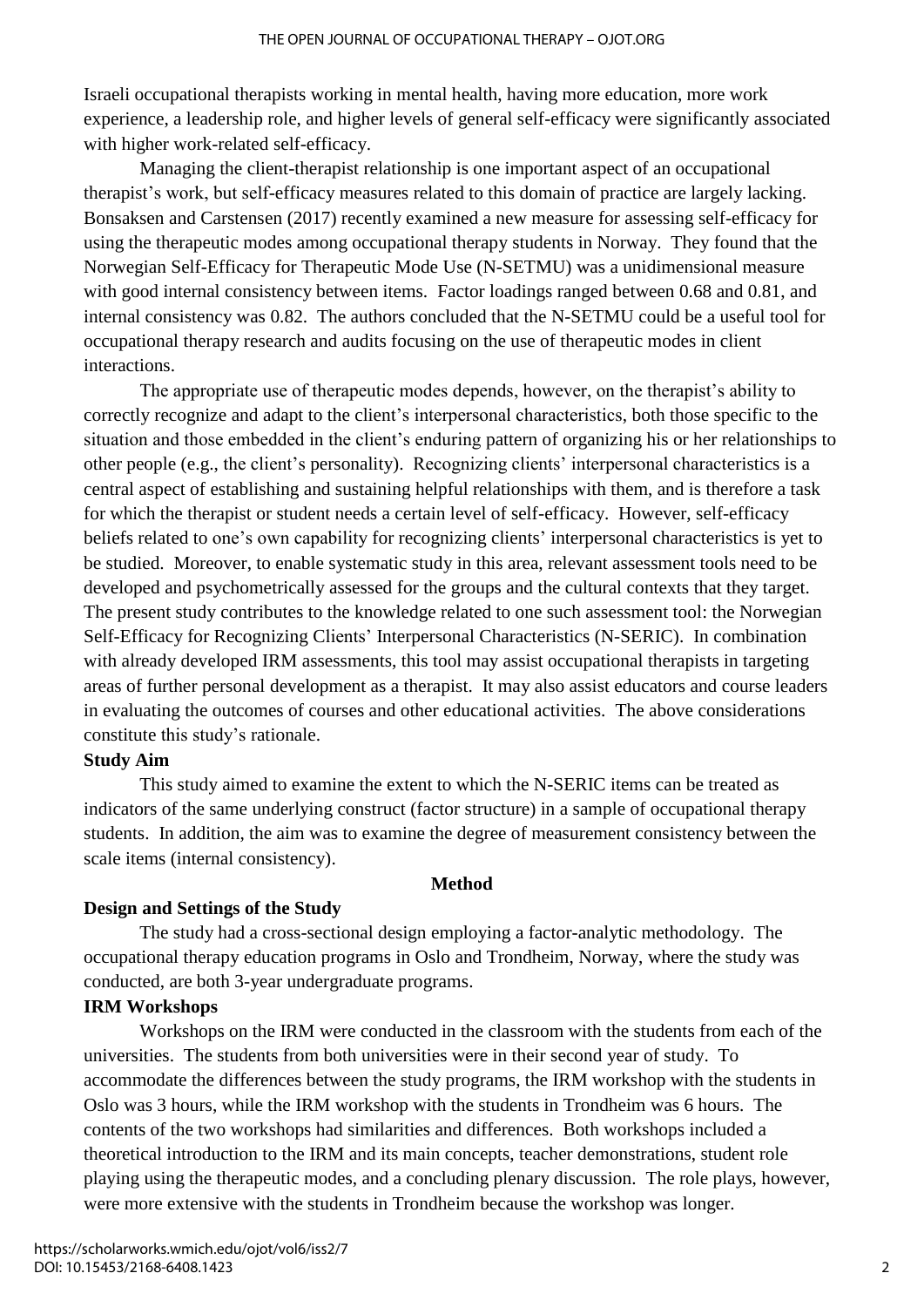The students in Trondheim used preplanned case vignettes as a basis for their role plays. Groups of students assembled around a table to focus on one case story and one therapeutic mode to be practiced intensively. One of the students played the role of the client while another student played the role of the therapist and tried to use the selected mode as consistently as possible. The other group members would take over the role of therapist when new ideas were needed. The student groups rotated to different tables where they addressed new case stories and new modes to practice.

The students in Oslo were also organized into groups. These student groups, however, developed their own case stories in the form of short film scripts that demonstrated each of the therapeutic modes. One of the group members filmed the prepared therapy sequence. As part of the concluding plenary session, examples of these videos were shown to all of the students, and the discussion centered on identifying the mode or modes used, the interpersonal events occurring, and ideas about how and why the therapist might take another approach than the one shown in the video.

## **Participant Recruitment and Data Collection**

The students were included as participants in the study based on their enrollment in one of the involved occupational therapy education programs and their informed consent to participate. The questionnaire (the N-SERIC; see below for description) was distributed to the students approximately three months after the IRM workshops. Between the IRM workshops and the time of data collection, the students from Oslo had been in clinical practice placement, whereas the students from Trondheim had undergone a university-based study module.

## **Measures**

The Norwegian version of the instrument examined in this study represents Part II of the original instrument Self-Efficacy for Therapeutic Use of Self, as developed by Yazdani and Tune (2016) in the United Kingdom. The Part II scale, the Self-Efficacy for Recognizing Clients' Interpersonal Characteristics (N-SERIC), asks respondents to indicate their level of confidence that they have the required skills to recognize each of the 12 interpersonal characteristics described in the model (Taylor, 2008). These interpersonal characteristics are: communication style, capacity for trust, need for control, capacity to assert needs, response to change or challenge, affect, predisposition to giving feedback, predisposition to receiving feedback, response to human diversity, orientation toward relating, preference for touch, and capacity for reciprocity. For all items on the scale, the respondents are asked to rate their level of confidence from 1 (*I cannot do this at all*) to 10 (*I am very confident I can do this*). In the eventual case of obtaining a one-factor structure, with selfefficacy for recognizing all of the above interpersonal characteristics belonging to only one latent construct, there would be evidence to support that a sum score of the items provides a generalized measure of therapists' self-efficacy for recognizing clients' interpersonal characteristics.

The Norwegian version of the instrument was translated by the first author and backtranslated into English by a person proficient in Norwegian and in English. The instrument developer checked the content of the back-translated version for correctness and conceptual clarity by comparing it to the original version (Yazdani & Tune, 2016). No further amendments were required after checking the back-translation. In addition to the scales, information regarding the participants' ages and genders was collected.

#### **Data Analysis**

The data were entered into the computer program IBM SPSS (IBM Corporation, 2016). Descriptive analyses were performed on all items using means (*M*), standard deviations (*SD*), frequencies, and percentages. Group differences were analyzed with independent *t*-tests and  $\chi^2$ -tests as appropriate. Principal Component Analysis (PCA) was performed to assess latent factors. The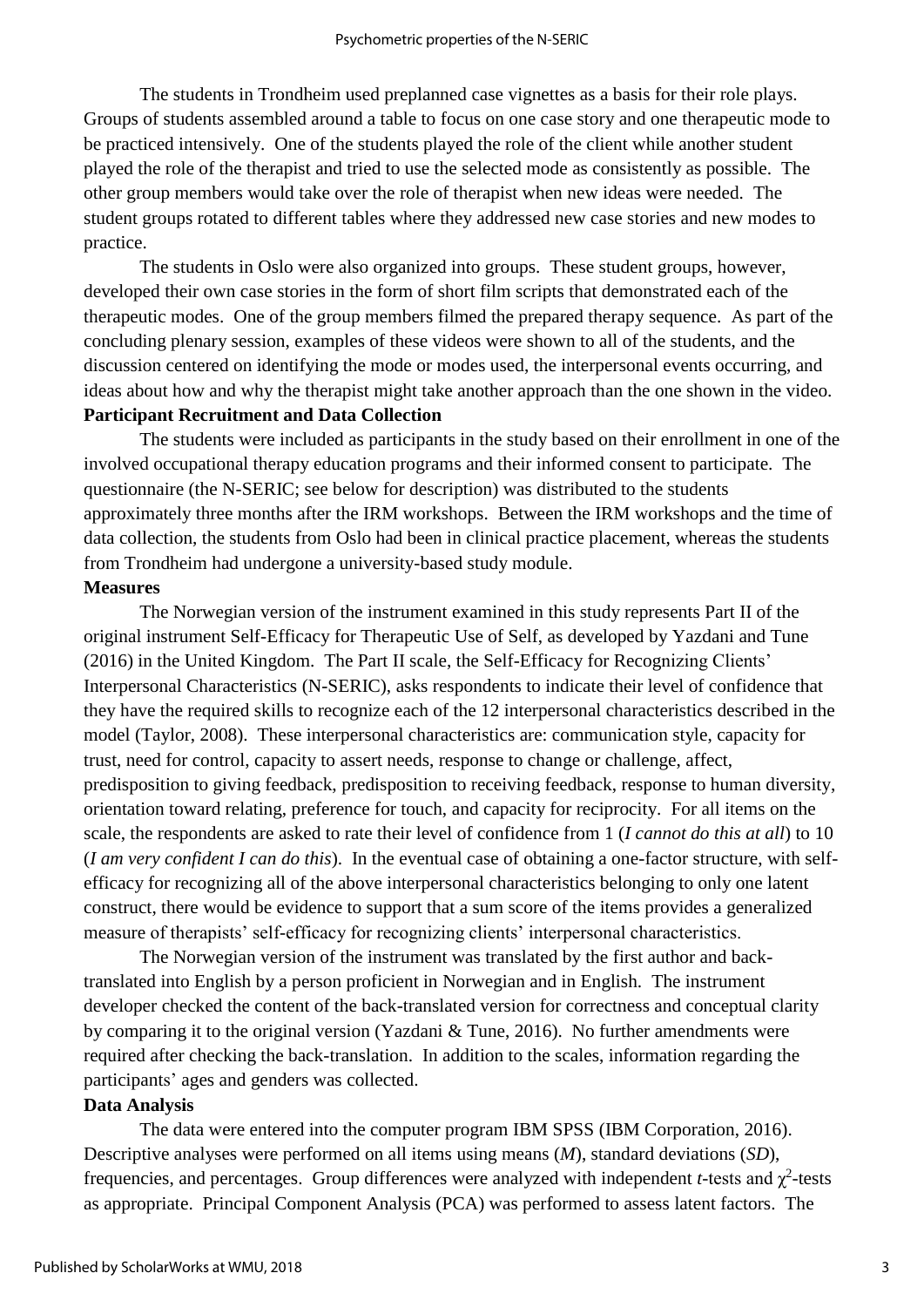Kaiser-Meyer-Olkin (KMO) Measure of Sampling Adequacy (Kaiser, 1974), in combination with Bartlett's Test of Sphericity (Bartlett, 1954), were used to assess whether the data were adequate for factorization. KMO measures should exceed 0.60 in order to proceed with factorization (Cerny & Kaiser, 1977; Kaiser, 1974).

Extraction of factors was determined by (a) visual inspection of the scree-plots, (b) assessing the Eigenvalue  $(\lambda)$  estimates, and  $(c)$  the variance explained by the factors. According to statistical convention, we retained factors with  $\lambda > 1$  and/or factors explaining more than 10% of the variables' variance proportions. The factor solution should explain at least 50% of the variation in the data and should have a simple structure, meaning that all items should load strongly  $(> 0.40)$  on only one factor. An exploratory approach to the PCA was used. In addition to the  $\lambda$  estimates, the statistical measures reported from the factor analyses include communalities (the variance proportion of each variable explained by the factors together) and factor loadings (estimates of the impact from a given variable on each factor). Factor loadings > 0.40 were considered high. The internal consistency of the resulting scales was examined with Cronbach's  $\alpha$  (which should exceed 0.70) and inter-item correlations (which should exceed 0.20). Statistical significance for all analyses was set at *p* < 0.05. **Ethics**

Approval for conducting the study was obtained from the Norwegian Data Protection Official for Research (project number 49433). The students were informed that completion of the questionnaires was voluntary, that their responses would be kept anonymous, and that there would be no negative consequences for opting not to participate in the study. Written informed consent was provided by all of the participants.

#### **Results**

## **Participants**

The characteristics of the study participants are displayed in Table 1. The participants in this study were 100 occupational therapy students from the second study year in the Oslo  $(n = 39)$  and Trondheim  $(n = 61)$  education programs, respectively. The mean age of the students was 24.6 years  $(SD = 6.2 \text{ years})$ , and there was a predominance of female students ( $n = 82, 82 \text{ %}$ ). The students in Oslo were significantly older and had better academic results compared to the students from Trondheim.

### **Table 1**

| <b>Characteristics</b> | All                | <b>Oslo</b>        | <b>Trondheim</b>   |        |
|------------------------|--------------------|--------------------|--------------------|--------|
|                        | $(n = 100)$        | $(n = 39)$         | $(n = 61)$         |        |
|                        | M(SD)              | M(SD)              | M(SD)              | p      |
| Age                    | 24.6(5.8)          | 27.2(8.4)          | 22.9(3.4)          | < 0.01 |
| Gender                 | $n\left(\%\right)$ | $n\left(\%\right)$ | $n\left(\%\right)$ |        |
| Men                    | 18(18.0)           | 7(17.9)            | 11(18.0)           | 0.99   |
| Women                  | 82 (82.0)          | 32(82.1)           | 50(82.0)           |        |
| Work status            |                    |                    |                    |        |
| In paid work           | 59(59.0)           | 23(59.0)           | 36(59.0)           | 0.99   |
| Not in paid work       | 41 $(41.0)$        | 16(41.0)           | 25(41.0)           |        |
| Prior higher education |                    |                    |                    |        |
| With prior experience  | 50(50.0)           | 20(51.3)           | 30(49.2)           | 0.84   |
| No prior experience    | 50(50.0)           | 19(48.7)           | 31(50.8)           |        |
| Academic performance   | 4.3(0.69)          | 4.5(0.7)           | 4.1(0.6)           | < 0.01 |

*Sociodemographic Characteristics of the Study Participants (n = 100)*

*Note.* Differences between sample subsets analyzed with independent *t*-tests (age and academic performance) and  $\chi^2$ -tests (gender, work status, and prior higher education).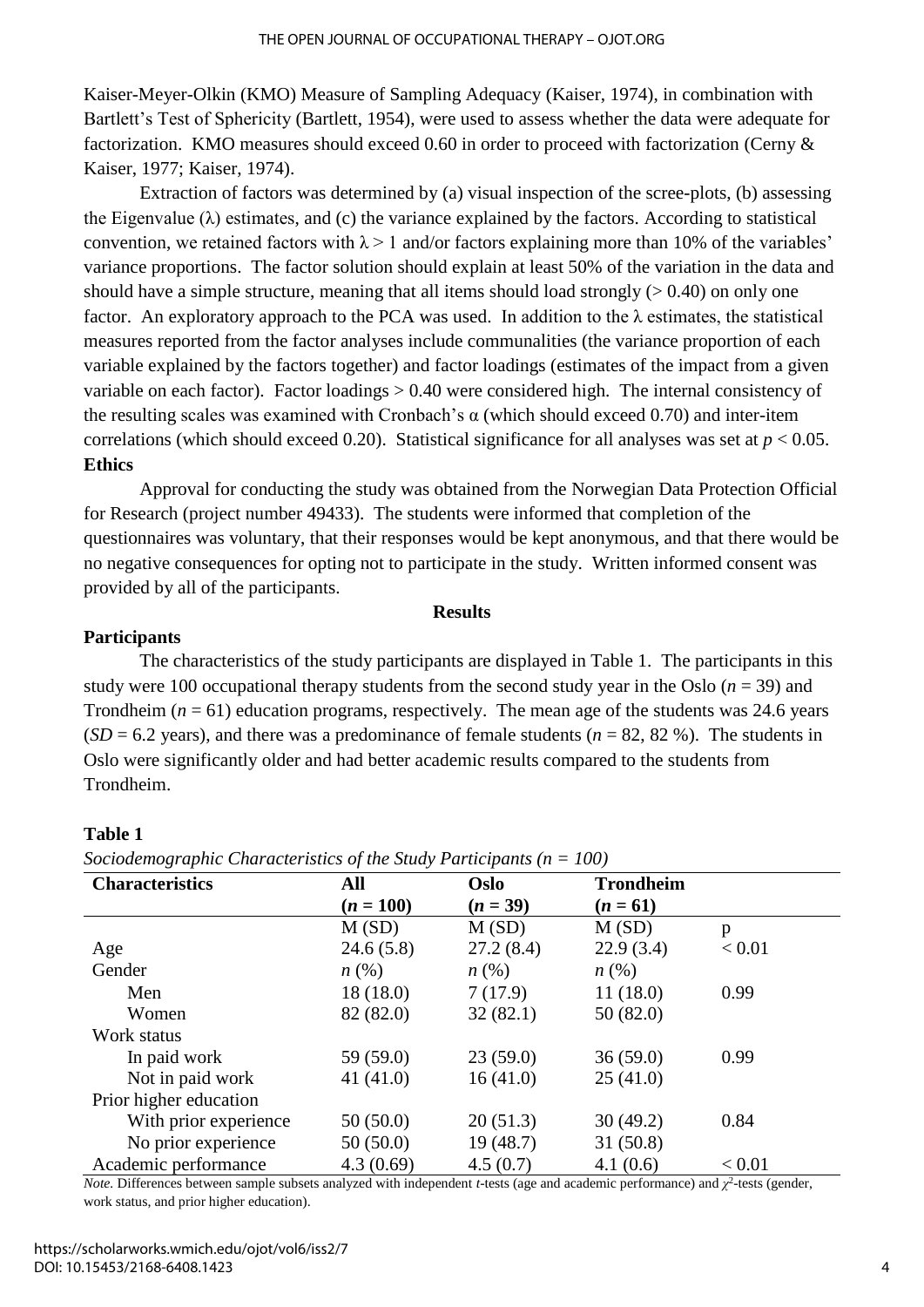# **The N-SERIC: Factor Structure and Internal Consistency**

For the N-SERIC, the item means ranged from 6.11 (preference for communication style) to 7.00 (affect) for the 12 items (see Table 2). The KMO value was 0.93 and Bartlett's test of sphericity was statistically significant  $(p < 0.001)$ , indicating that the data was appropriate for factor analysis. One factor had Eigenvalue > 1: Factor 1  $\lambda$  = 8.32, explaining 69.3% of the variance. The items' communalities after the extraction of one factor were between 0.57 (preference for touch) and 0.79 (predisposition to receiving feedback and response to change and challenge).

# **Table 2**

*The N-SERIC: Items, Mean Scores, and Standard Deviations (n = 100)*

| I am confident in my ability to recognize my clients' | M(SD)      |
|-------------------------------------------------------|------------|
| 1) Preference for communication style                 | 6.11(1.56) |
| 2) Capacity for trust                                 | 6.90(1.56) |
| 3) Need for control                                   | 6.41(1.56) |
| 4) Capacity to assert needs                           | 6.68(1.68) |
| 5) Response to change or challenge                    | 6.79(1.44) |
| 6) Affect                                             | 7.00(1.75) |
| 7) Predisposition to giving feedback                  | 6.67(1.55) |
| 8) Predisposition to receiving feedback               | 6.79(1.63) |
| 9) Response to human diversity                        | 6.35(1.59) |
| 10) Orientation toward relating                       | 6.55(1.64) |
| 11) Preference for touch                              | 6.61(1.68) |
| 12) Capacity for reciprocity                          | 6.59(1.52) |

*Note*. All items are rated 1 (*I cannot do this at all*) to 10 (*I am very confident I can do this*).

Table 3 shows the results for the one-factor solution resulting from the PCA, with factor loadings sorted by size. All items loaded strongly on the factor  $(0.75-0.89)$ , and the internal consistency of the items was Cronbach's  $\alpha$  = 0.96 (mean inter-item correlation = 0.66). The sample sizes were too small to be able to repeat the PCA for each of the participant groups. However, Cronbach's α was 0.94 and 0.96 in the groups from Oslo and Trondheim, respectively.

# **Table 3**

*One-factor Solution of the N-SERIC, Showing Factor Loadings, Communalities, Eigenvalue Estimate (λ), Explained Variance and Reliability Estimates (Cronbach's α and Mean Inter-item Correlations; n = 100)*

| Variables                            | Factor 1 | Communalities |
|--------------------------------------|----------|---------------|
| Predisposition to giving feedback    | 0.89     | 0.79          |
| Response to change or challenge      | 0.89     | 0.79          |
| Predisposition to receiving feedback | 0.86     | 0.74          |
| Capacity for reciprocity             | 0.86     | 0.74          |
| Orientation toward relating          | 0.84     | 0.71          |
| Affect                               | 0.84     | 0.71          |
| Capacity for trust                   | 0.84     | 0.70          |
| Capacity to assert needs             | 0.82     | 0.68          |
| Communication style                  | 0.82     | 0.67          |
| Response to human diversity          | 0.80     | 0.64          |
| Need for control                     | 0.77     | 0.60          |
| Preference for touch                 | 0.75     | 0.57          |
| λ                                    | 8.32     |               |
| <b>Explained variance</b>            | 69.3 %   |               |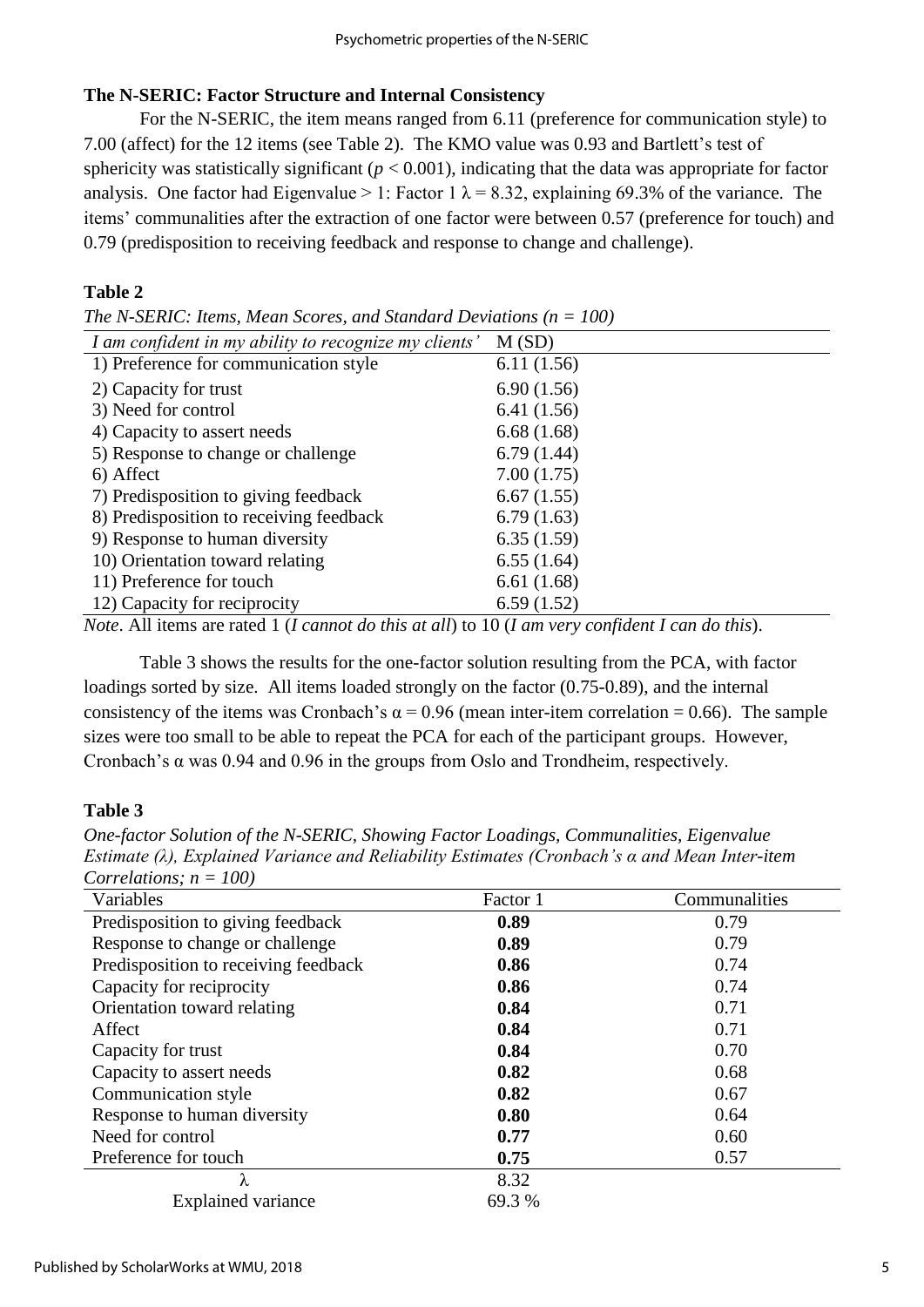#### THE OPEN JOURNAL OF OCCUPATIONAL THERAPY – OJOT.ORG

| Cronbach's $\alpha$         | 0.96 |  |
|-----------------------------|------|--|
| Mean inter-item correlation | 0.66 |  |

*Note.* Results derived from the exploratory Principal Component Analysis and scale reliability analysis.

#### **Discussion**

This study is the first to investigate the psychometric properties of the N-SERIC. The results suggest that the N-SERIC can be used as a unidimensional scale in cases where there is a need to assess the occupational therapist's or occupational therapy student's overall self-efficacy for recognizing clients' interpersonal characteristics in therapeutic practice.

The pattern of responses showed that the 12 N-SERIC items all loaded onto one component, representing one common core construct. Thus, the authors propose that the measure can be viewed as a one-dimensional scale for assessing self-efficacy for this specific set of interpersonal skills relevant for occupational therapists. The one-factor structure was expected, as this has been found in previous studies concerned with the psychometric properties of self-efficacy instruments, such as Schwarzer and Jerusalem's (1995) General Self-Efficacy Scale (Luszczynska et al., 2005; Scholz, Dona, Sud, & Schwarzer, 2002). IRM-specific scales, like the recently developed N-SETMU (Bonsaksen & Carstensen, 2017), similarly found a response pattern consistent with a one-factor solution to the data.

The scale items' internal consistency was very high ( $\alpha$  = 0.96). Scales with more items are generally known to produce higher internal consistency estimates. The commonly used Cronbach's α estimate should exceed at least 0.70 to be considered acceptable and should preferably exceed 0.80 (Streiner & Norman, 2008). The N-SERIC is indeed comprised of a relatively large number of items, and it is therefore logical that Cronbach's  $\alpha$  for the scale items is in the higher range. However, Streiner and Norman (2008) also suggested that the internal consistency of scales should preferably not exceed 0.90. The inherent problem of such high internal consistency values, according to Streiner (2003), is that "higher values may reflect unnecessary duplication of content across items and point more to redundancy than to homogeneity" (p. 102). As the N-SERIC items did exceed this level of consistency, an interpretation may be that the participants were unable to discriminate fully between the different items and their content, and that some items may be redundant. Further, some of the items listed in the questionnaire (e.g., "preference for communication style," "orientation toward relating" [see Table 2]) are relatively abstract and would require the respondent to have developed beforehand an understanding of the meaning content implicitly asked for in these items. A very similar issue was noted in the previous psychometric study of the N-SETMU (Bonsaksen & Carstensen, 2017); in this scale, the abstract therapeutic mode descriptors are used as items. As an alternative interpretation, the students may have become bored while completing the questionnaire and therefore may have responded to the items in a semiautomatic way. If so, this may also have produced a similar result.

Irrespective of scale properties, being able to recognize and adapt to clients' various, and sometimes rapidly changing, interpersonal characteristics by using the different therapeutic modes interchangeably may strengthen the therapeutic relationship between the client and his or her occupational therapist. Low self-efficacy in any of these areas may detract from the occupational therapist's ability to sustain a productive therapeutic relationship, thus decreasing his or her ability to assist the client toward improved treatment outcomes. Higher self-efficacy in these areas, conversely, may increase the chances of responding appropriately to clients with a range of interpersonal characteristics. Further research is needed to see whether and to what extent selfefficacy for managing the interpersonal aspects of therapy changes over the course of the educational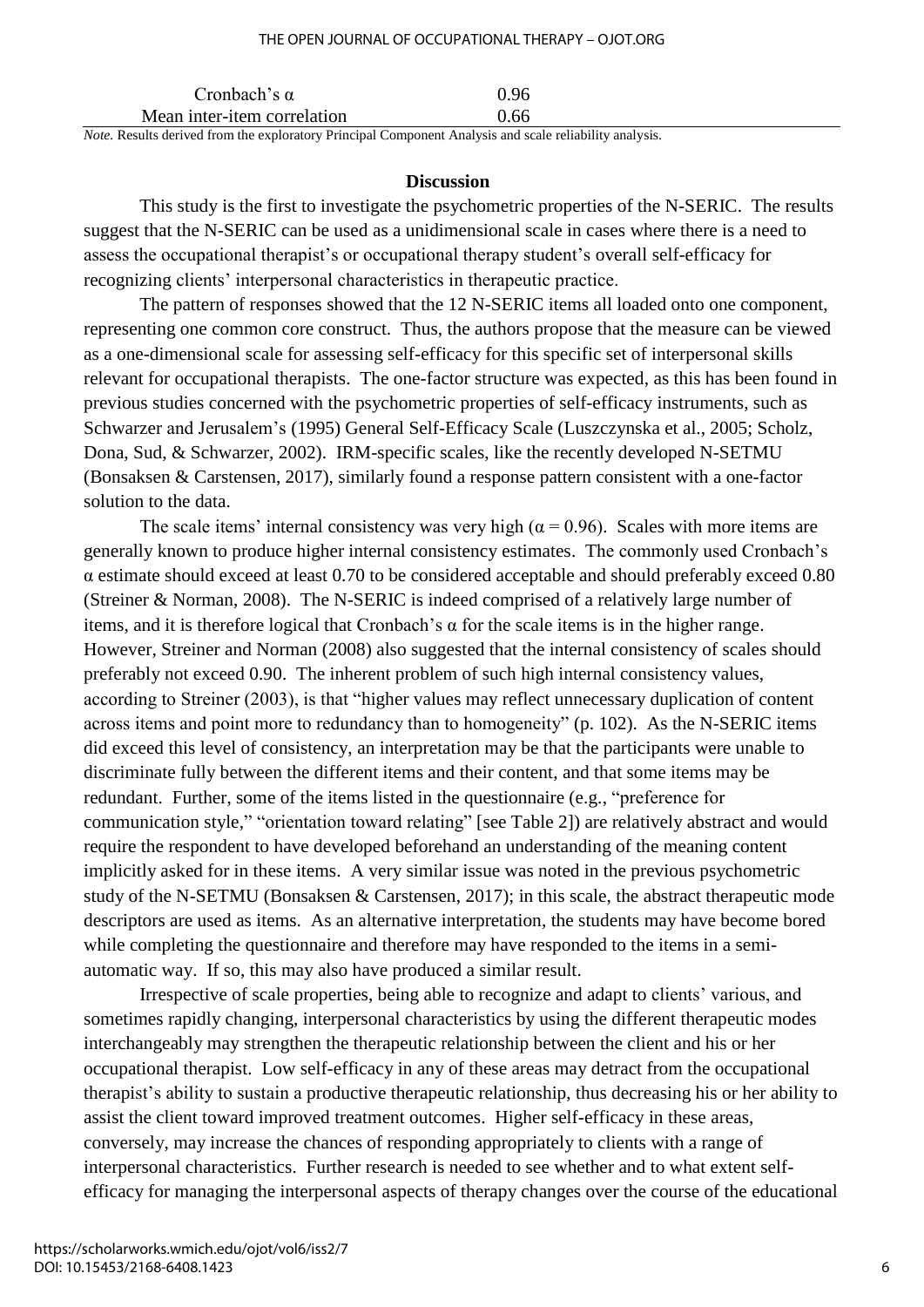program. Given the different contents and organization of the workshops delivered to the students from Trondheim and Oslo, and given the different types of study (clinical practice vs. university based) they carried out after the workshop, future studies may investigate whether the students' N-SERIC changes related to the type of training they received during that period.

#### **Methodological Considerations**

The study is limited by a relatively small sample, although there is no definition of a large sample (Pedhazur & Schemelkin, 1991). It has been proposed that a sample of more than 200 subjects is "large" (Comrey, 1978), whereas others have suggested that "large" corresponds with at least a 10:1 ratio between subjects and items (Nunally, 1978). The present sample consisted of 100 participants, and the PCA was applied on 12 variables. Thus, the sample size was in the lower range for the employed analytic approach. The small sample size also prohibited repeating the PCA for each of the student groups, as might be indicated from their different age and academic performance distributions, but also because the two groups received IRM training that differed somewhat in length and educational methods. However, the groups' similar internal consistency estimates indicate similar response patterns on the N-SERIC.

The sample was also one of convenience, and this may limit the generalizability of the study results. Recruiting participants from two higher education institutions, however, adds to the external validity of the results. Moreover, the substantial variance proportion explained by the factor and the uniformly high-factor loadings indicate that the N-SERIC sum score can be applied as a general measure of a therapist's self-efficacy for recognizing the client's interpersonal characteristics. **Conclusion**

This study showed the N-SERIC scale had a one-factor structure. The scale items had highfactor loadings and very high internal consistency, indicating that self-efficacy for recognizing clients' interpersonal characteristics may be treated as one higher-order concept in relationship to its specific constituents. Thus, the scale and its sum score may be used in education, research, and audits among occupational therapy students, practitioners, and educators. Future studies may use the scale in both therapist and student populations and in different contexts.

#### **References**

- Bandura, A. (1977). Self-efficacy: Toward a unifying theory of behavioral change. *Psychological Review*, *84*(2), 191-215. Retrieved from [https://doi.org/10.1037//0033-295x.84.2.191](https://doi.org/10.1037/0033-295x.84.2.191)
- Bandura, A. (1997). *Self-efficacy: The exercise of control*. New York: W.H. Freeman and Company.
- Bartlett, M. S. (1954). A note on multiplying factors for various chi square approximations. *Journal of the Royal Statistical Society*, *16*(2), 296-298. Retrieved from

<http://www.jstor.org/stable/2984057>

- Bonsaksen, T., & Carstensen, T. (2017). Psychometric properties of the Norwegian self-efficacy for therapeutic mode use (N-SETMU). *Scandinavian Journal of Occupational Therapy*. [https://dx.doi.org/10.1080/11038128.2017.131](https://doi.org/10.1080/11038128.2017.1316421) [6421](https://doi.org/10.1080/11038128.2017.1316421)
- Bonsaksen, T., Vøllestad, K., & Taylor, R. R. (2013). The Intentional Relationship Model - Use of the therapeutic relationship in occupational

therapy practice. *Ergoterapeuten*, *56*(5), 26- 31.

- Carstensen, T., & Bonsaksen, T. (2016). Differences and similarities in therapeutic mode use between occupational therapists and occupational therapy students in Norway. *Scandinavian Journal of Occupational Therapy*, *24*(6), 448-454. [https://doi.org/10.1080/11038128.2016.126194](https://doi.org/10.1080/11038128.2016.1261940) [0](https://doi.org/10.1080/11038128.2016.1261940)
- Carstensen, T., & Bonsaksen, T. (2017). Factors associated with therapeutic mode use among Norwegian occupational therapists: An exploratory study. *Occupational Therapy in Mental Health*, *34*(1), 75-85. [http://dx.doi.org/10.1080/0164212X.2017.138](http://dx.doi.org/10.1080/0164212X.2017.1383220) [3220](http://dx.doi.org/10.1080/0164212X.2017.1383220)

Cerny, B. A., & Kaiser, H. F. (1977). A study of a measure of sampling adequacy for factoranalytic correlation matrices. *Multivariate Behavioral Research*, *12*(1), 43-47. [https://dx.doi.org/10.1207/s15327906mbr1201](https://dx.doi.org/10.1207/s15327906mbr1201_3) [\\_3](https://dx.doi.org/10.1207/s15327906mbr1201_3)